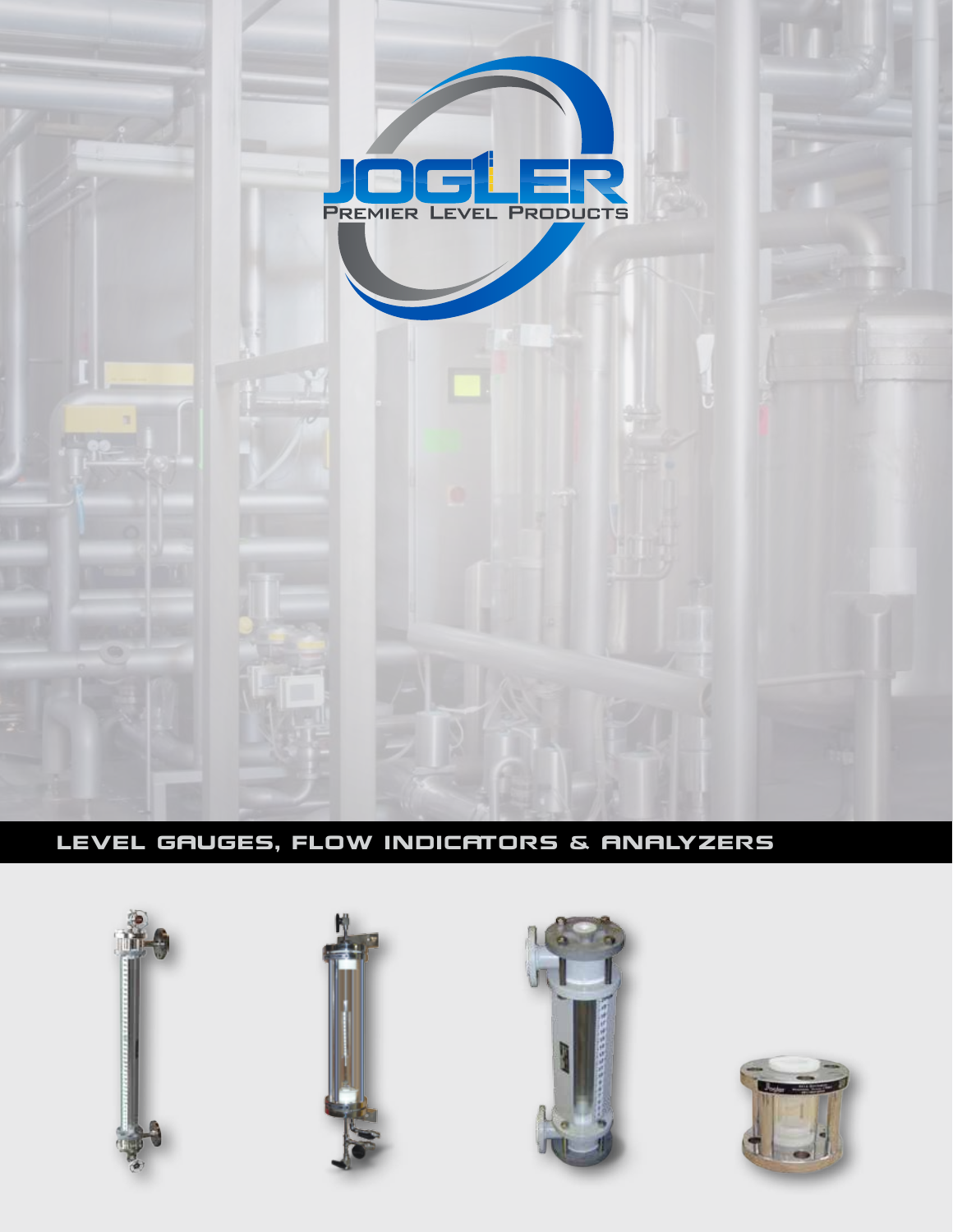## Direct-reading Level Gauges

Jogler Direct-Reading Level Gauges are the simplest, most reliable way to determine the level of liquid in a tank or vessel because they give you a direct view without compromising the integrity of your process system. Jogler level gauges are installed so that the liquid level in the transparent sight tube is always the same as the liquid level inside the tank or vessel.

### simple, reliable and maintenance-free

Jogler level gauges are simple: the only components (not including mounting hardware) are the armored shield, the sight tubing and two self-sealing Super-Seal inserts. These products are maintenance-free because only the Teflon Super-Seal inserts and the borosilicate sight tubing are exposed to process fluids. Once the gauges are installed, they do not have to be removed and disassembled for inspection or cleaning. Standard shields are epoxy-coated carbon steel.

### superseal inserts for permanent, stress-free sealing

All Jogler level gauges incorporate patented PTFE Teflon Super-Seal inserts, which seal on the outside diameter, not the ends, of the sight tube. Since Super-Seal inserts allow sight tube movement without leaking, stresses caused by differential expansion between the sight tube and the housing are eliminated. There are no elastomer seals or o-rings to inspect and replace: Super-Seal inserts last the life of the sight tubing.



MODEL LS



MODEL ULSS





MODEL ULTS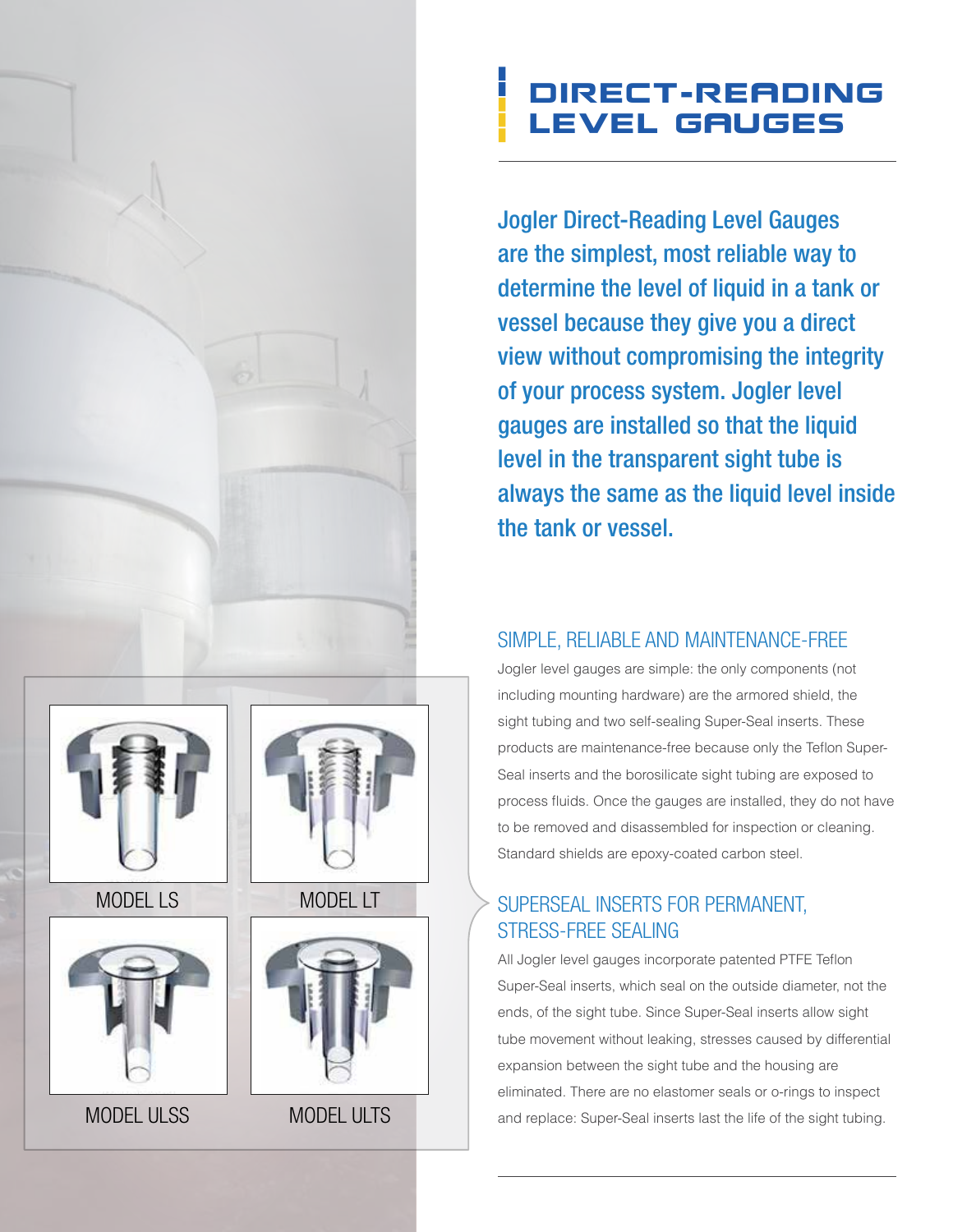## Direct-reading Level Gauges

FM APPROVED

### quality program

Jogler gauges are quality ensured to exceed performance requirements with maintenance-free service. Jogler's Quality Program (JQP) is based on national (ANSI/ASQC) and international (ISO 9001) guidelines. The JQP monitors product quality and preserves material traceability. Systematic reviews of vendors, materials, processes and product construction are consistently evaluated by management for improvement through technical innovation.

#### factory mutual approved

Jogler Direct-Reading Level Gauges are approved by Factory Mutual System or 3A Sanitary.

## EASY INSTALLATION

Single-section Jogler level gauges are easy to install because they are shipped fully assembled. Jogler level gauges are available in lengths up to 10 feet, so there are no staggered fitting or complex piping to contend with, as with conventional multi-section level gauges.







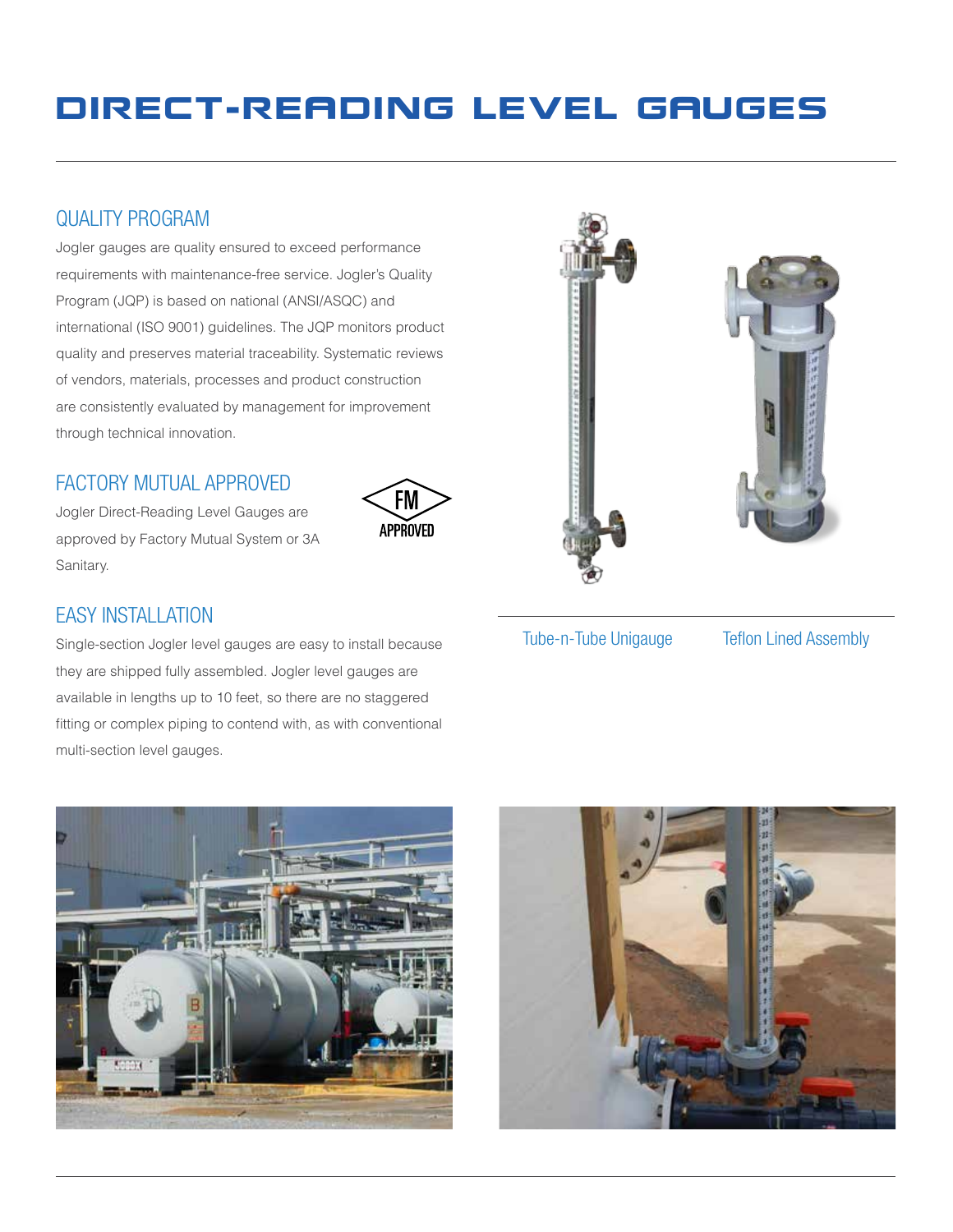# **SIGHT FLOW INDICATORS**

Jogler Sight Flow Indicators have exclusive, patented features for maximum safety and zero maintenance.

### sight flow indicators

l.

Jogler Sight Flow Indicators are the simplest, most reliable way to observe liquid or solids flow without compromising the integrity of your piping system. All models are available in either armored styles for protection in exposed locations or lantern styles for 360-degree viewing. Jogler flow indicators are simple: the only components (not including mounting hardware) are the armored shield or lantern cage, the sight tubing and two self-sealing Super-Seal inserts.



#### sanitary sight gauges

| <b>SIZES</b>     | $1/2 - 4$ INCHES                |
|------------------|---------------------------------|
| <b>LENGTHS</b>   | 8 - 60 INCHES                   |
| <b>STYLE</b>     | INSULATED TUBE-N-TUBE, STANDARD |
| <b>MATERIALS</b> | 316SS, MONEL AND HASTELLOY      |
| APPROVAL         | <b>3A SANITARY</b>              |
| <b>RATING</b>    | <b>FV-275 PSIG</b>              |

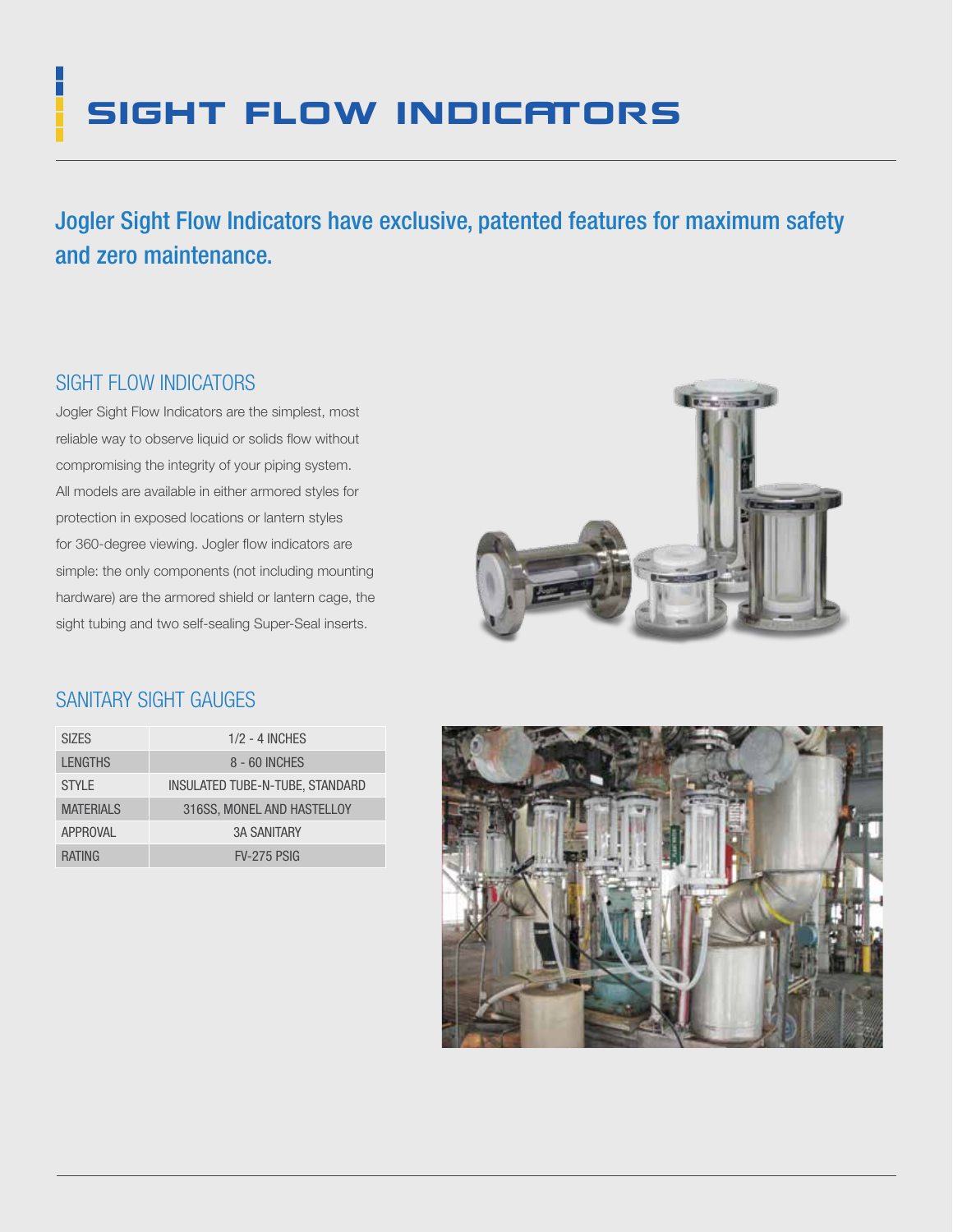# accessories & Analyzers

### SPECIFIC GRAVITY ANALYZERS

Engineered for ease of installation and high reliability, Jogler Specific Gravity Analyzers (SGAs) are a dependable and accurate method for measuring and sampling process liquid levels in virtually any application:

– Acids

- **Caustics**
- Co-generation
- Light Hydrocarbons
- Beverages, etc.

SGAs present accurate visual verification of liquid density, can be cross-checked against temperature and are compatible with most requirements. Also, they require only small amounts of product for specific gravity measurement. SGAs are available in two standard configurations and two materials.

The hydrometer sleeve and sight tube are made of heavywall borosilicate and the sight chamber is sealed with Teflon Superseals. The Jogler SGAs are equipped with 0.25" FNPT valves for flow control and sampling and the hydrometer is high-visibility and accurate. Installation and maintenance are engineered for simplicity and ease of use.